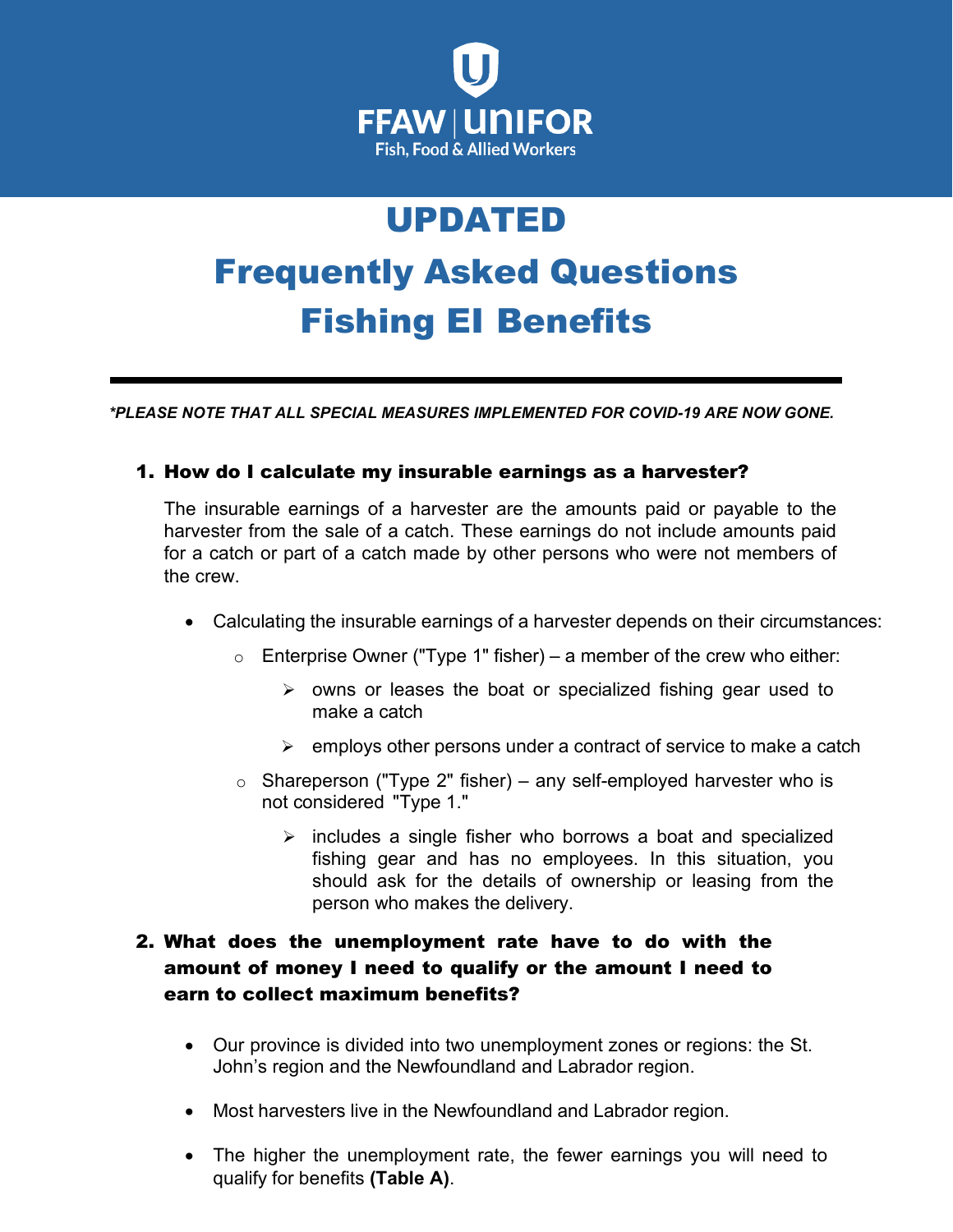## **TABLE A Minimum Insurable Earnings Required for Fish Harvesters (with fishing labourforce attachment)**

| <b>Regional Rate of Unemployment</b> |         |
|--------------------------------------|---------|
| 6% or less                           | \$4,200 |
| 6.1% to 7%                           | \$4,000 |
| 7.1% to 8%                           | \$3,800 |
| 8.1% to 9%                           | \$3,600 |
| 9.1% to 10%                          | \$3,400 |
| 10.1% to 11%                         | \$3,200 |
| 11.1% to 12%                         | \$2,900 |
| 12.1% to 13%                         | \$2,700 |
| 13.1% or more                        | \$2,500 |
|                                      |         |

- EI Benefits are calculated by dividing your insurable earnings by the regional divisor. The divisor (14 to 20) is determined by the **LOCAL UNEMPLOYMENT RATE.**
- The divisor, like the amount of earnings to qualify, is based on the regional rate of unemployment. The lower the unemployment rate, the higher the divisor.
- For most of the province, excluding St. John's, the divisor has remained at 14 (the minimum under the legislation).
- The following table will give you an idea how the divisor can fluctuate. The next table highlights how much an individual fish harvester needs in *insurable earnings* to collect maximum fishing U.I. benefits. Maximum insurable earnings for EI purposes increased to \$60,300 annually in 2022.
- The maximum weekly amount is based on the yearly maximum insurable earnings amount. As of January 1, 2022, the maximum yearly insurable earnings amount is \$60,300. The maximum weekly amount for 2022 is calculated by dividing \$60,300 by 52 weeks. This means the maximum weekly amount for 2022 is \$1,160.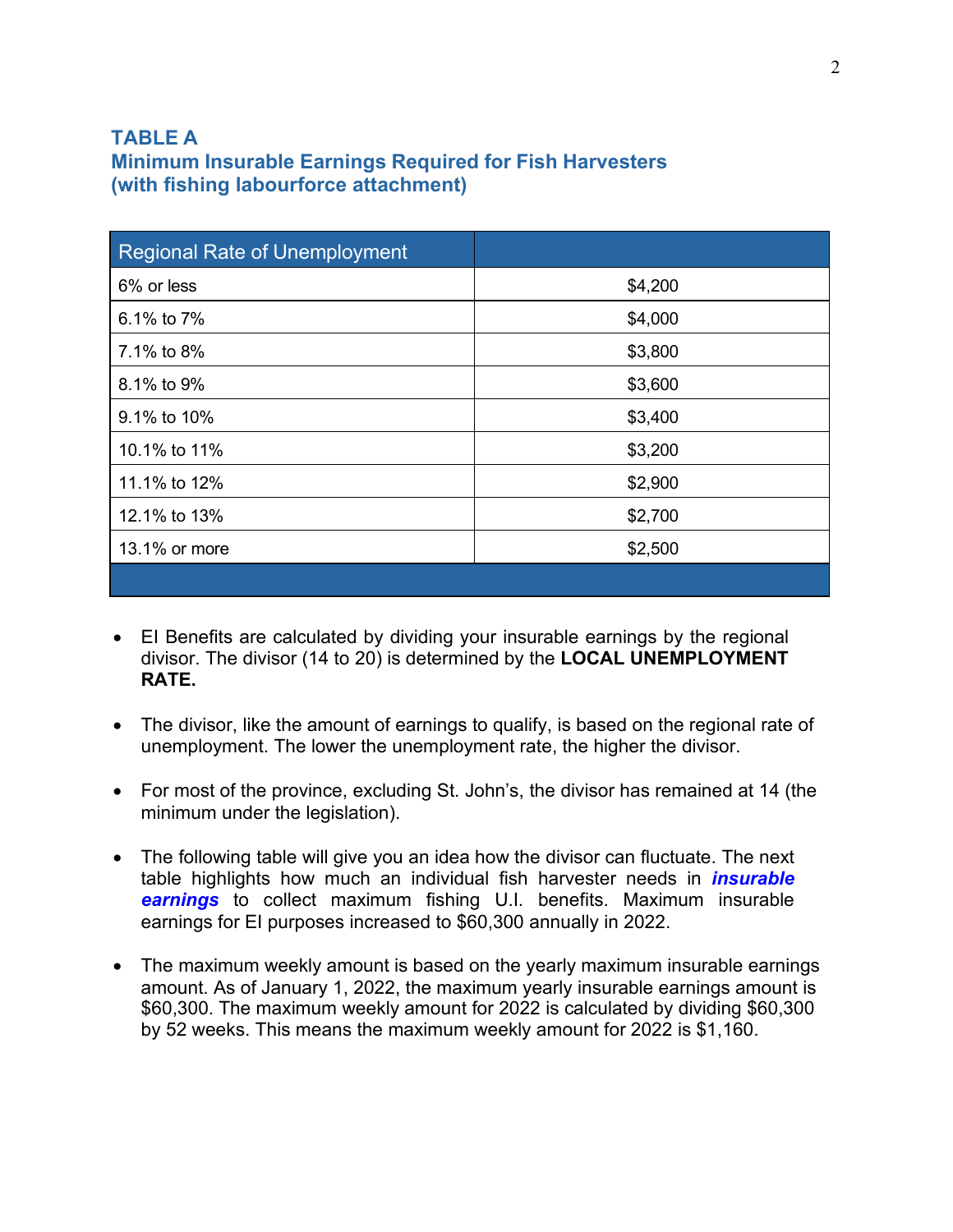## **TABLE B Divisor Table**

| <b>Unemployment Rate</b><br>Outside of St. John's | <b>Divisor</b> | Insurable Earnings*<br>needed to get maximum<br>U.I. benefits        |  |
|---------------------------------------------------|----------------|----------------------------------------------------------------------|--|
| <b>Over 13%</b>                                   | 14             | $$16,240$ (14 x \$1,160)                                             |  |
| <b>Unemployment Rate</b><br>Inside of St. John's  | <b>Divisor</b> | <b>Insurable Earnings*</b><br>needed to get maximum<br>U.I. benefits |  |
| Over 7%                                           | 20             | $$23,200$ (20 x \$1,160)                                             |  |

#### 3. How are my benefits calculated?

- Once the divisor is determined, total earnings in the qualifying period (31 weeks before filing for benefits or the period since you last filed for benefits if it is less than 31 weeks) are divided by the divisor and multiplied by 55%.
- Example:  $$8,500.00$  (earnings) divided by  $14 = $607.14 \times 55\% = $334$ weekly EI benefits.
- Example for top fishing EI:  $$638$  [( $$60,300 \div 52$  weeks) x 55%].

#### 4. What is the qualifying period?

- The qualifying period is the period in which your earnings must fall. It can change based on when you file for benefits.
- The qualifying period is the 31 weeks prior to opening a claim or the period since the beginning of your last benefit period, if less than 31 weeks.
- Only earnings in this period are used to calculate your rate.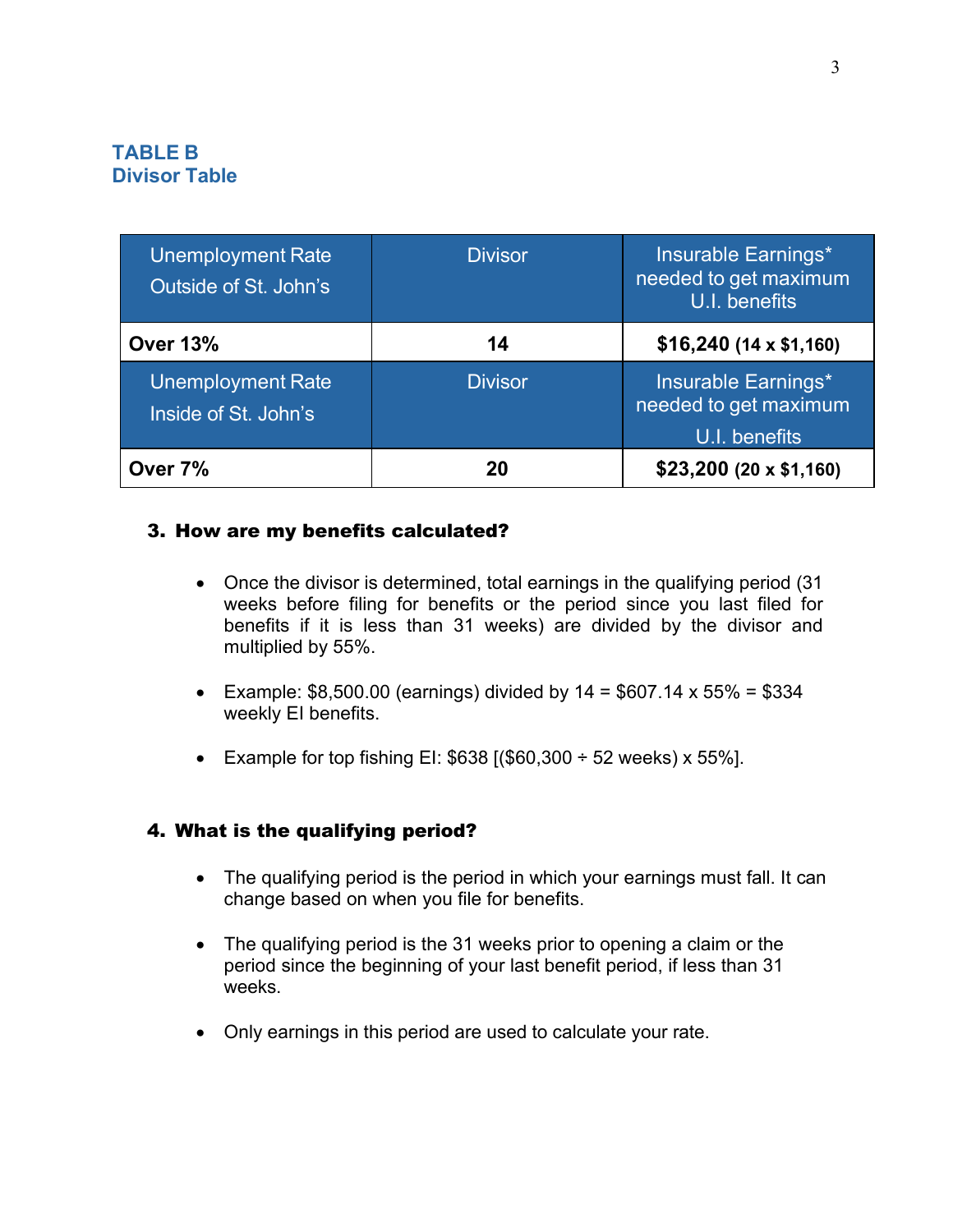#### 5. Can I open two claims in a year?

- Yes, if you have enough earnings (income) and if those earnings fall in your qualifying period.
- With enough earnings, fish harvesters can open a winter and summer claim. (Please see attached table.)

#### • **Winter claim:**

- Can be opened any time after October 1<sup>st</sup>

- To receive the maximum number of weeks from a fishing claim, you must file by December 1<sup>st</sup> because you can only collect benefits until June 15th

Some harvesters end up cancelling this claim to open a second claim because of the weeks in which their earnings fall

- You can still file for winter benefits any time after December 1st *(BUT remember that your qualifying period changes based on when you file for benefits. The date you file for benefits also starts the qualifying period for your next claim)*

- You have until June 15<sup>th</sup> to collect your maximum 26 weeks of benefit from a winter claim

- You can cancel a claim at any time and establish another claim if it is to your benefit.

#### • **Summer Claim:**

- Can be opened any time after April 1<sup>st</sup>

- If you are currently on a winter claim, you can cancel that claim (if it is a fishing claim) and open a new summer claim.

- You can open a summer claim if you have enough earnings in the 31 weeks prior to filing for benefits

- You have until December 15 to collect 26 weeks of benefits.

#### 6. Can I cancel a fishing claim to open another claim?

• Yes, you can cancel a fishing claim at any time and open another claim if you have enough earnings to do so.

## 7. I've heard about opening two claims and splitting my earnings. How does this work?

- **Don't delay filing (mailing) your application for Fishing E.I. benefits.**  Waiting to apply for benefits until weeks after you have requested a record of employment from the fish buyer or weeks after you have earned enough for a decent EI claim may cost you down the road in EI benefits.
- There have been numerous cases of fish harvesters who failed to qualify for a winter claim. (e.g., They filed a claim for benefits in December only to find out that delaying the filing of the previous claim in June meant they did not have enough earnings for the December claim because all their earnings fell into the qualifying period for the June claim.)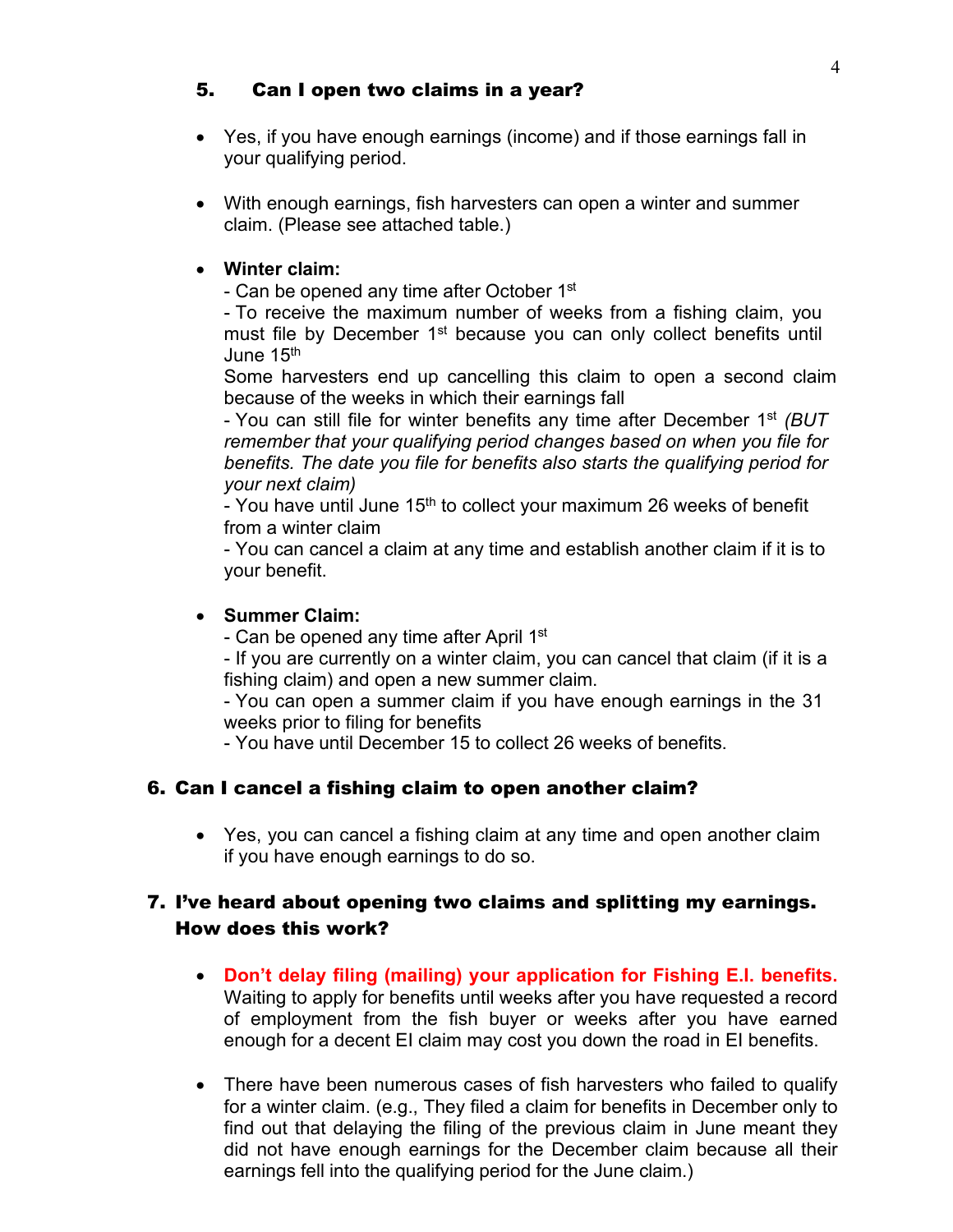- You **do not** need an ROE to apply for benefits. You can apply and submit the Record of Employment or Record of Earnings later. The key is to apply/file claim with local HRDC office or through the mail once you have requested a ROE from the fish buyer.
- The date you apply for benefits determines your qualifying period. The qualifying period is the 31-week period prior to filing for benefits (or since your last benefit period was established). This period is examined to determine a person's earnings and benefit rate. Once you have applied for benefits, any earnings you have from fishing will be used towards a future claim. When you delay filing, earnings that you thought could be used for a future EI claim will be ineligible.
- **Dates to remember:** A fish harvester can open a claim for summer benefits any time after April  $1<sup>st</sup>$ . Once the claim has been filed, any fishing income earned after that claim has been opened will be used towards the next claim for benefits. A winter claim can be opened any time after October 1<sup>st</sup>. Any income earned after you open the winter claim can be used towards your next summer claim. Don't forget to report your earnings exactly if you are fishing.

#### **Example:**

Earned \$12,525.00 from fishing between April 15th and June 10th. Requested Record of Employment from the buyer for this period.

Continued to fish without applying for E.I. benefits.

Did not apply for benefits until July 15<sup>th</sup>.

Between June 10<sup>th</sup> and July 15<sup>th</sup>, you earned another \$8,500.00.

After July 15<sup>th</sup> and until the end of the fishing season you earned \$5,000.00

Because you waited until July 15<sup>th</sup> to apply (file a claim for benefits), the earnings up to and including the 15<sup>th</sup> of July will be considered earnings for the summer claim. Only those earnings from fishing that were accumulated after you applied for benefits (in other words only the \$5,000.00) will be used to calculate your benefit rate for the winter claim.

The result: Your winter claim is based on only \$5,000 income instead of \$13,500.

## 8. What happens if a fishing trip starts in one week and ends in another week and I have an EI claim open?

• A week for the purposes of reporting earnings on you EI claim is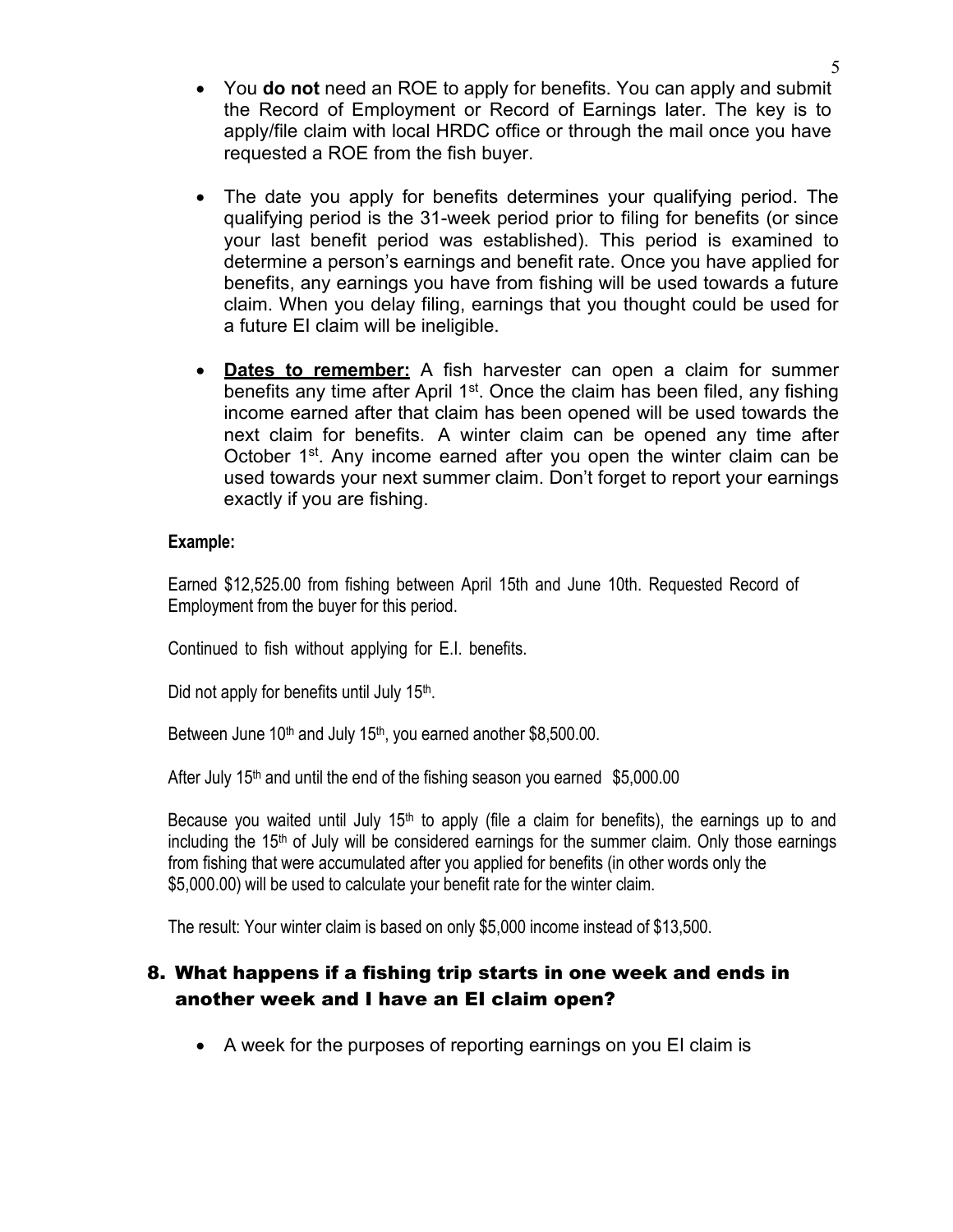Sunday to Saturday. If you start a fishing trip on a Friday or Saturday and return to port on a Monday or Tuesday, then any fishing earnings must be reported as having occurred in two separate weeks.

#### **Example:**

You earned \$1,000 in a fishing trip that started on a Saturday and ended on a Monday. This means Saturday is in one week and Sunday and Monday fall into the second week. The \$1,000 is split among the three days for purposes of reporting earnings. Therefore, earnings are reported as \$333 in one week and \$667 for the other week.

# 9. What happens if I have fishing earnings and earnings from regular employment? How will this affect my EI claim?

- When you file for EI benefits, your employment history is examined
- If you have enough hours of work on land, you will automatically be set up on a Regular claim for benefits, but if your earnings from fishing fall within the qualifying period too, they will be used to help boost your benefit rate
- If you do not qualify for a Regular claim (because you didn't have enough hours), but do qualify for a Fishing EI claim, any earnings from regular employment will also be used in the calculation of your rate, if those earnings fall in the qualifying period
- But remember: if you become eligible for regular benefits, you cannot cancel that regular claim at any point for benefits in order to establish a fishing claim
- You must collect all the benefits in which you are entitled

# 9. Depending on my annual income, will I have to pay back any EI benefits?

- Yes. At the time you file your income tax return, depending on your net income and if you were paid regular benefits, including regular fishing benefits, you may be required to repay some of the EI benefits you received.
- If your net income from all sources exceeds \$70,375 you will be required to repay 30% of the lesser of:
	- o Your net income more than \$70,375 or;
	- o The total regular benefits, including regular fishing benefits, paid in the taxation year.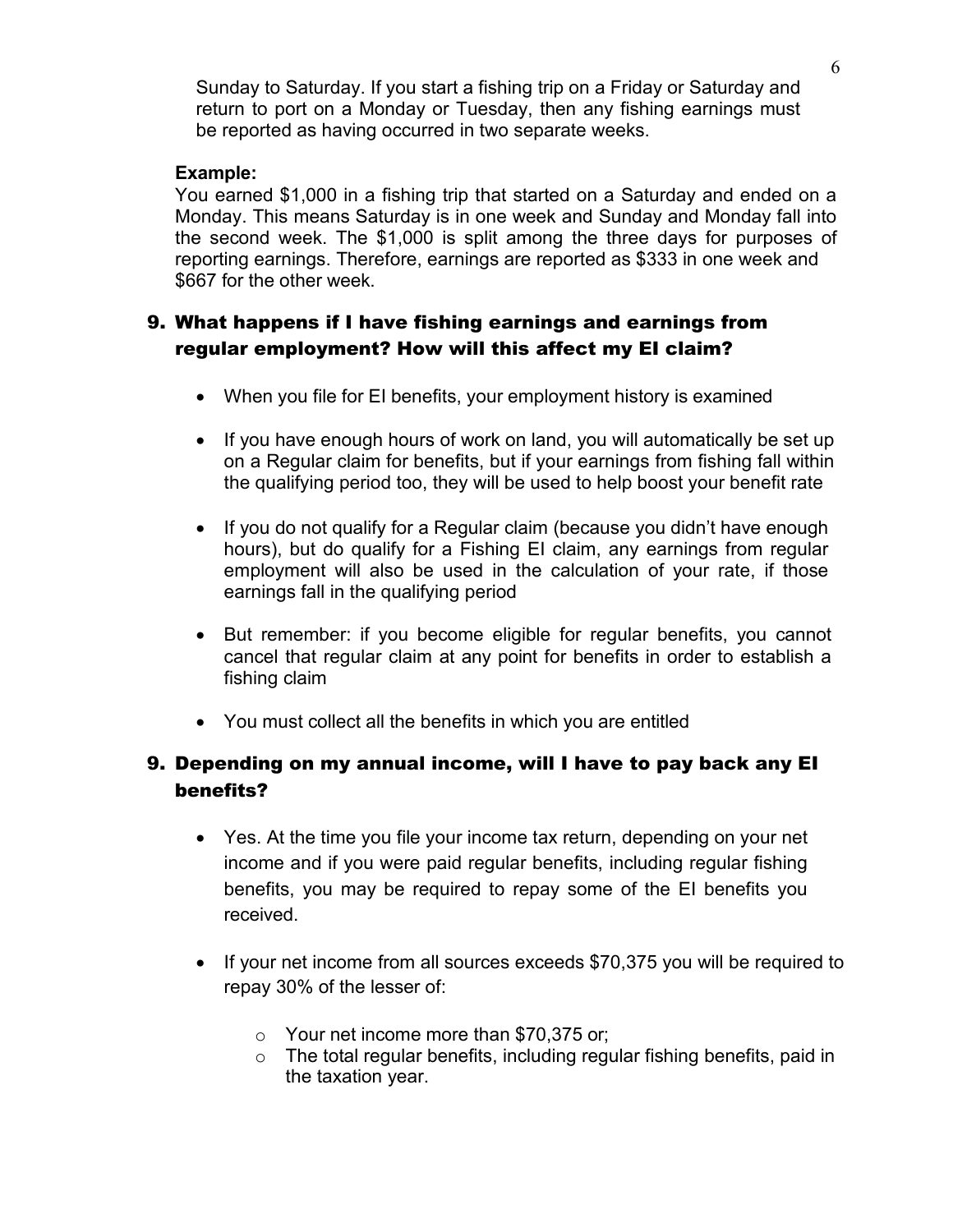## **Notes**

• You can cancel a fishing claim and open a new fishing claim if you feel it is to your advantage and you meet qualifying criteria.

7

- Insurance earnings include all fishing income from an enterprise after 25% has been deducted from total gross sales. It can also include earnings from employment.
- Beware of clawback rules: Fish harvesters, like all other claimants, are subject to a \$70,375 clawback threshold. Once you have earned this much in a year, you will have to repay 30% of the lesser of your net income over \$70,375 or the total benefits paid in the taxation year. This is determined at tax time.
- You must get a ROE (Fishing Record of Employment) from your buyer(s), but you can file a claim without the ROE and submit it when you receive it
- It is critical to file a claim right away as it is the filing of the claim that determines the qualifying period, the benefit period, and your next qualifying period
- Filing at the right time, cancelling a claim, if needed, can make a difference in thousands of dollars in EI benefits or in you qualifying for any benefits

#### **Please contact your FFAW-Unifor staff representative if you have any questions.**